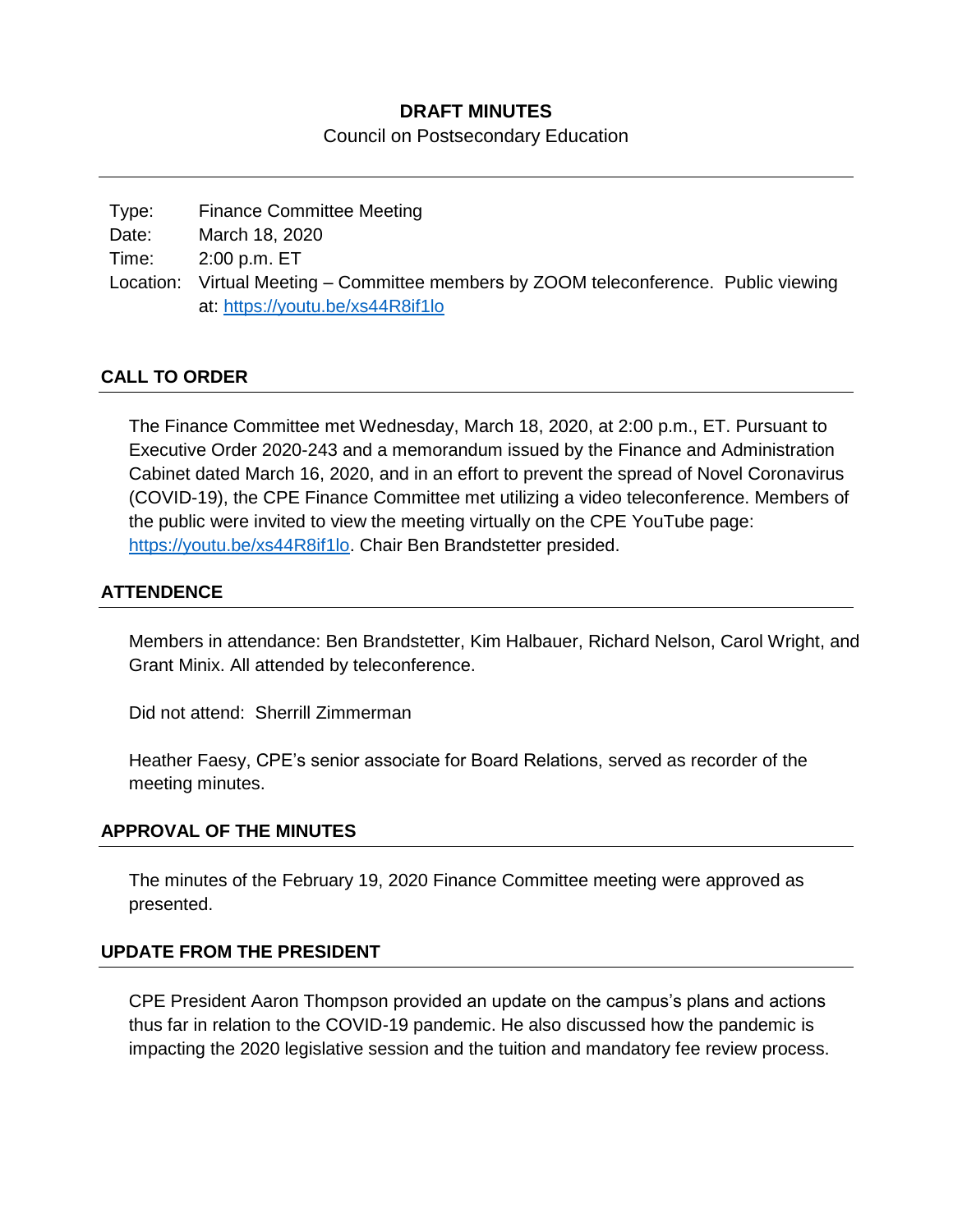## **NONRESIDENT STUDENT TUITION MOUs**

Presenter: Bill Payne, CPE's Vice President for Finance and Administration

Dr. Payne presented two Memorandum of Understandings (MOUs) between the Council and following universities regarding nonresident student tuition: Eastern Kentucky University (EKU) and Western Kentucky University (WKU). Staff reported that the goals and structures of each agreement were consistent with the Nonresident Student Tuition Policy approved at the October 31, 2019 meeting.

EKU's MOU targets students from 17 states (Alabama, Florida, Georgia, Illinois, Indiana, Missouri, Mississippi, Michigan, Maryland, North Carolina, Ohio, Pennsylvania, South Carolina, Tennessee, Virginia, West Virginia, and Wisconsin) and Washington, D.C., and may be expanded to other states at a later date. The MOU specifies that students from these states and the District of Columbia may receive a tuition scholarship and that no academically qualified Kentucky resident will be displaced as a result of the MOU.

WKU's MOU state's that the university shall have flexibility to set tuition for out-of-state students so long as rates exceed the resident rate and that students from other states will be eligible to compete for need- and merit-based scholarships offered by the university and affiliated foundations. It further reiterates that no academically qualified Kentucky resident will be displaced as a result of the MOU.

MOTION: Mr. Nelson moved that the Committee accept the two individual MOUs between the Council and Eastern Kentucky University and Western Kentucky University regarding nonresident student tuition, and recommend approval of each to the Council at its April 24, 2020 meeting. Dr. Staat seconded the motion.

VOTE: The motion passed.

# **INTERIM CAPITAL PROJECT REQUEST - WKU**

Presenter: Shaun McKiernan, CPE's Director of Finance and Budget

Mr. McKiernan presented the interim capital project requested by the Western Kentucky University (WKU) to reconfigure three classrooms in the Medical Center/Health Sciences Complex to create two larger classrooms with a minimum of 140 seats. WKU's nursing program has continued to expand and classroom spaces are now ineffective with students participating by watching the lectures/classroom instruction via electronic media in an adjoining room. This has created a situation requiring additional staffing to meet accreditation requirements.